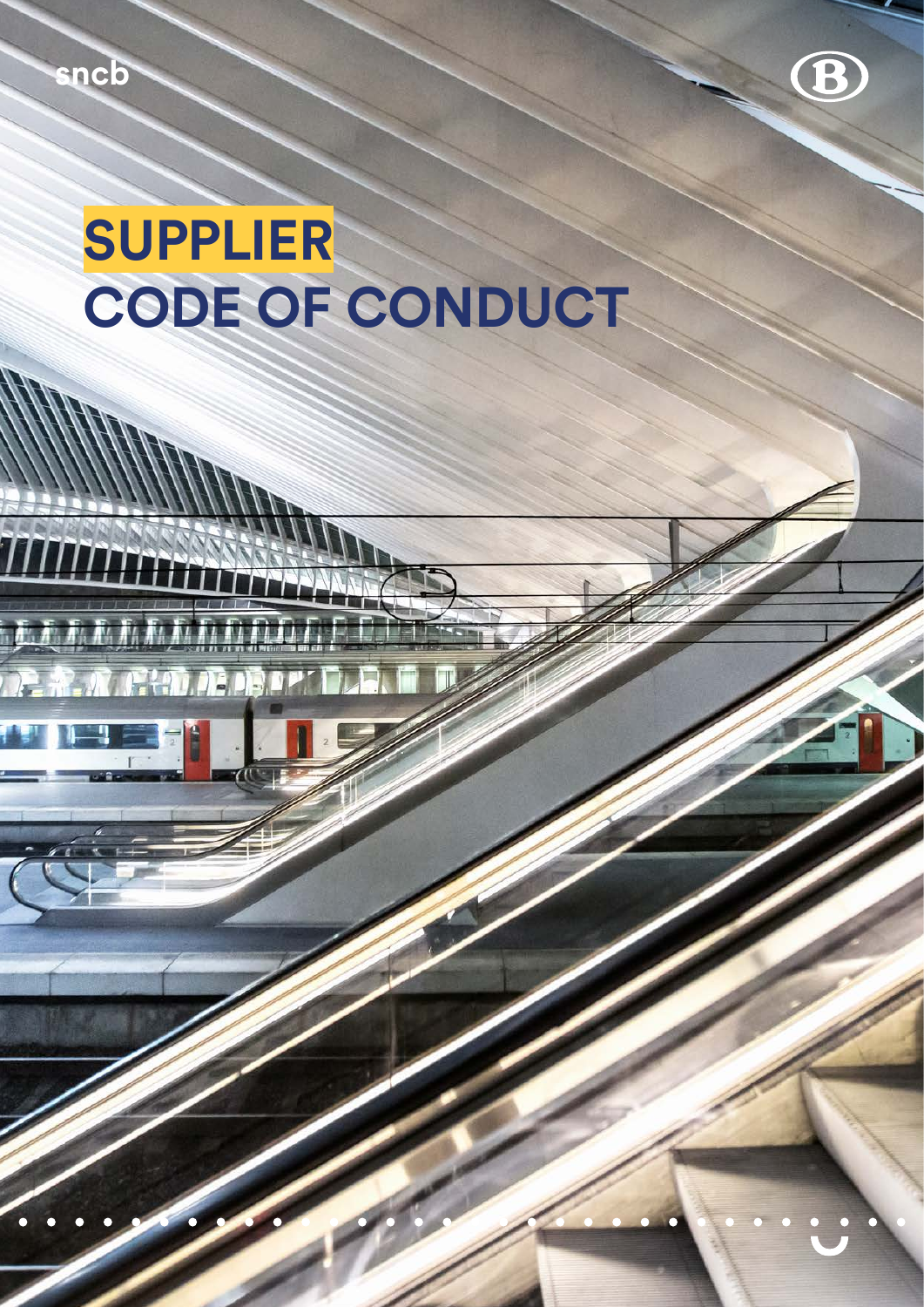

SNCB, an essential service provider in the field of mobility, is resolutely committed to sustainable and responsible social development. Its core activity, passenger rail transport, makes SNCB a key player in sustainable development in Belgium. Moreover, in 2017 SNCB identified four values which form the DNA of the company and which combine expertise, modernity and change (Professionalism, Respect, Entrepreneurship and Cooperation) ('PROS' in Dutch). The value 'respect' means respect for our colleagues, our customers, our partners, and our environment, from a sustainability perspective.

SNCB is a member of the UIC (International Union of Railways) and through this membership it has undertaken to uphold 10 moral and ethical principles taken from the United Nations (UN) Global Compact. As a public company, SNCB wants to represent added value for the economy in general, for all citizens and for the environment. For these reasons, SNCB would like its trading partners to adhere to its standards and values summarised in a supplier's code of conduct (hereinafter 'the Code').

SNCB's current and future suppliers are required to comply with this Code when they do business or enter into contracts with SNCB. This Code must be seen as a commitment on the part of the Supplier, and its subsidiaries, subcontractors or affiliated entities. When the term "Supplier" is used in this Code, it refers to all the actors referred to above. This commitment is in addition to any other similar contractual provisions already in force.

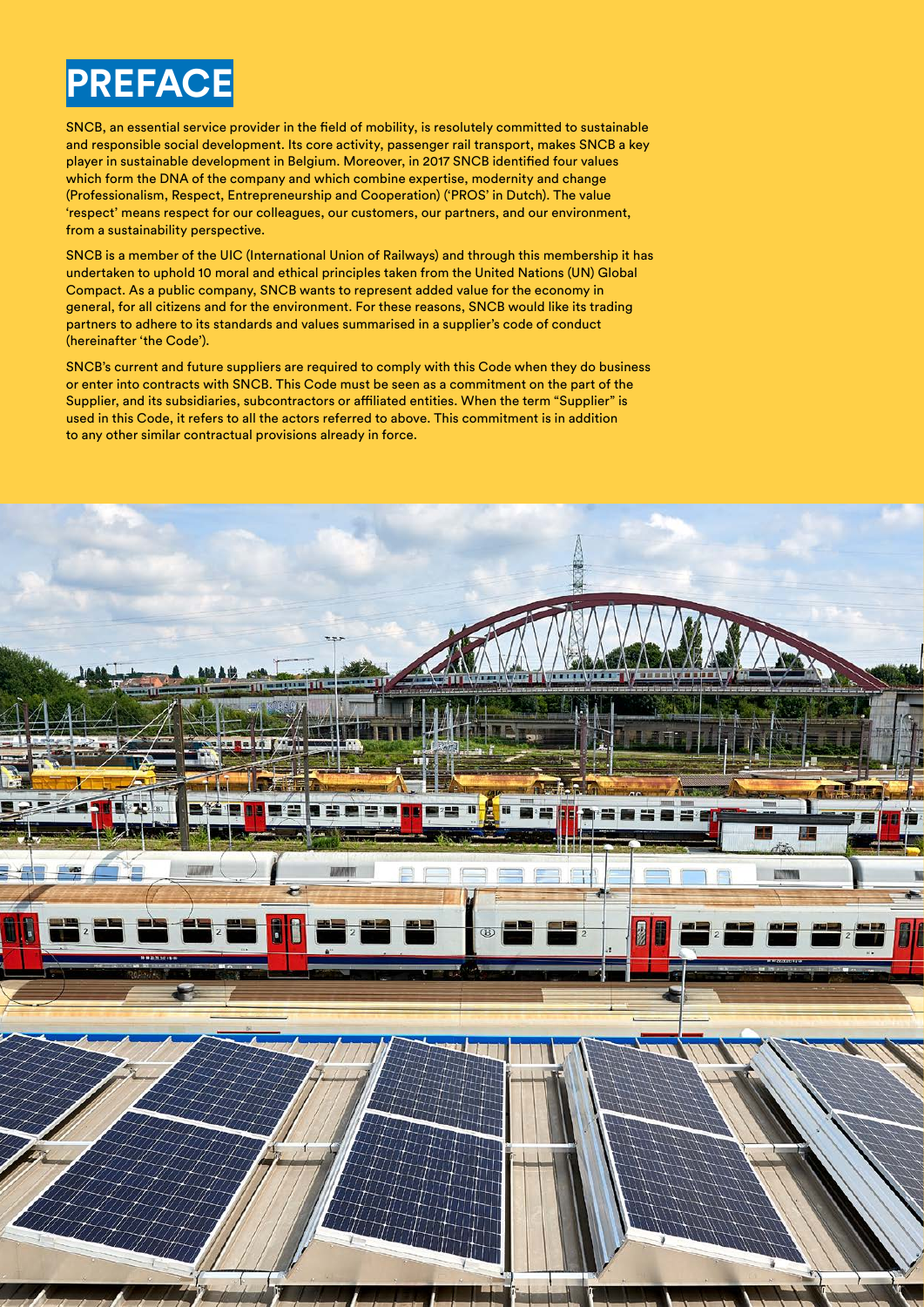



It is the responsibility of the Supplier to take all necessary measures and precautions to ensure that its employees, suppliers, subsidiaries and recruitment agencies comply with the principles of this Code.

By complying with the commitments laid down in our Code, the Supplier undertakes to enter into long-term, ethical and respectful commercial relations with SNCB.

## **CONFORMITY AND CONTROL**

The Supplier undertakes to respect human rights (as laid down in the Universal Declaration of Human Rights), as well as the principles set out in the Conventions of the International Labour Organization. It also undertakes to comply with all other international, European, regional or local laws in force. In the event of discrepancies between national legislation and the standards of this Code, the latter takes precedence. SNCB reserves the right to verify compliance with this Code at any time and without prior notice. The Supplier undertakes to provide SNCB with all necessary information to enable it to verify compliance with this Code.

In addition, the Supplier must also play a proactive role and, where appropriate, must be willing to implement innovative solutions to improve its performance in terms of sustainability and compliance with this Code.

SNCB has an internal audit service that can perform certain inspections. If the Supplier informs SNCB of a possible conflict of interest, attempted corruption, a breach of confidentiality of data or any other serious proven act of non-compliance with the provisions of this Code, it must contact the competent SNCB department:

#### **Compliance & Investigation Office**

10-02 B-11 Rue de France 52-54 B-1060 – Saint-Gilles

Email: [Code@b-rail.be](mailto:Code%40b-rail.be?subject=)

SNCB also reserves the right to request, at the Supplier's expense, an internal evaluation or an evaluation by an independent body acting on behalf of SNCB regarding compliance with this Code and all of the following sustainability aspects:

- Environment
- Labour practices
- Health and safety
- Fair trade practices
- Sustainable purchasing

Suppliers entering into commercial and contractual relations with SNCB are bound by strict compliance with the provisions of this Code. Failure to comply with this Code or to act following a negative evaluation therefore constitutes a breach of the Supplier's contractual obligations and may result in the termination of the agreement between the Supplier and SNCB. SNCB may also terminate an agreement if a Supplier refuses to provide information on its compliance with this Code or refuses to take part in an evaluation.

We also inform our Suppliers that SNCB employees must comply with the "SNCB Code of Conduct" and the "Code of Ethics". The Supplier must respect the obligation of SNCB employees to comply with these two Codes. Among other things, these Codes govern the aspects relating to gifts and benefits offered to employees.

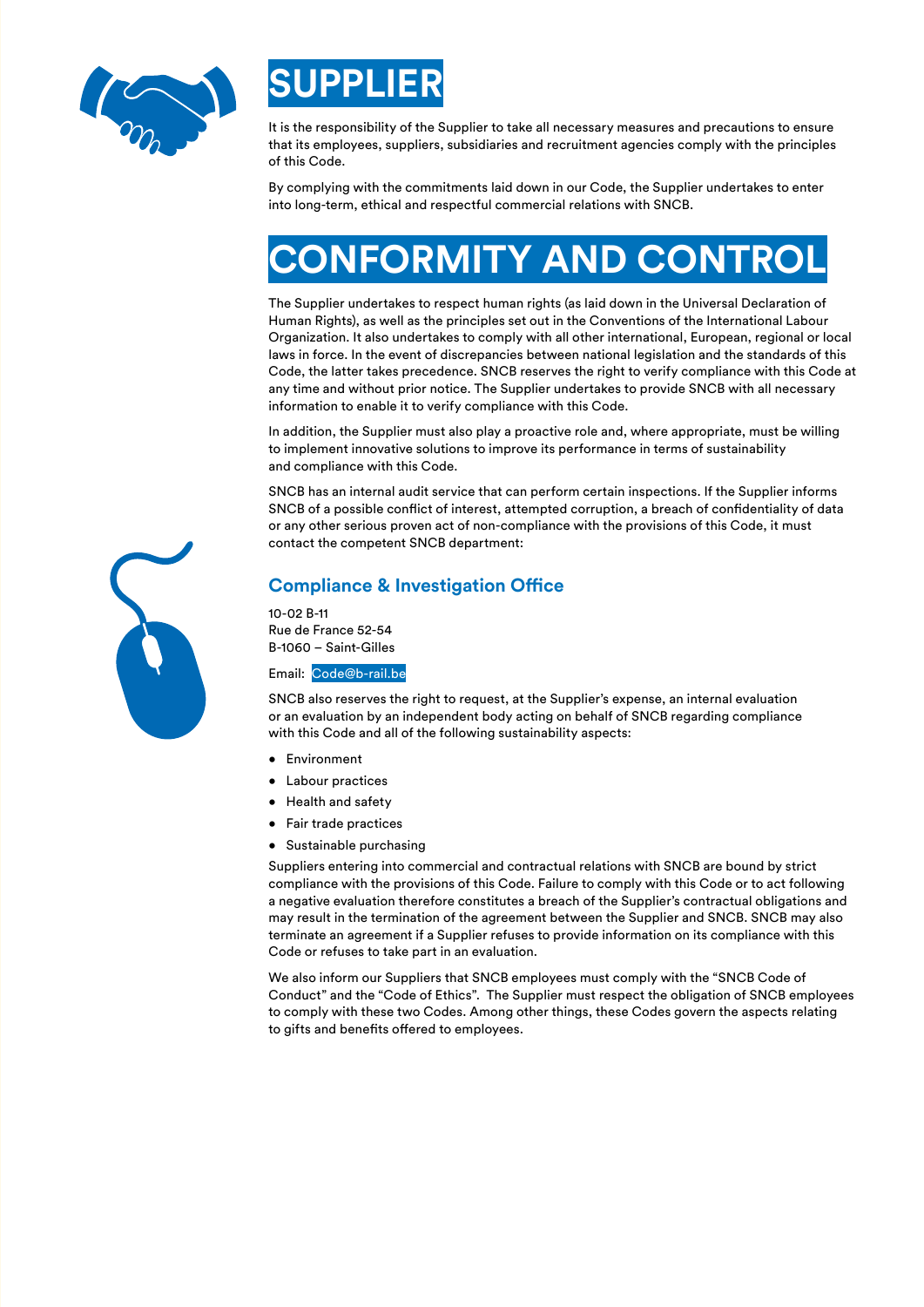### **TRIPLE ENGAGEMENT PEOPLE, PLANET & INTEGRITY**

#### **A - PEOPLE**

The Supplier undertakes to observe all the principles of the Conventions of the International Labour Organization, and to prohibit a whole range of practices laid down in these Conventions (some of which are expressly described below).

- Forced labour and child labour The Supplier prohibits forced labour, prison labour, compulsory labour and child labour. It undertakes to prohibit all forms of involuntary work on the part of its staff. Employees are free to leave their jobs with a reasonable notice term, and are not required to deposit money or identity documents. In accordance with the laws and regulations, employees cannot be of school age and must in any case be at least 15 years old. The best interests of the child take precedence over all other considerations. If the Supplier employs young persons, it must demonstrate that it is taking all necessary measures not to expose them to situations that are dangerous or unsafe for their physical and mental health and development.
- **Excessive working hours and non-compliance with minimum wages Working conditions,** including working time, and the corresponding wages must be presented to workers in a transparent and understandable manner. The Supplier must comply with national legal standards regarding the level of remuneration (wages and social benefits). In no event can the Supplier withhold wages as a disciplinary measure. Within its business, the Supplier must ensure compliance with the applicable laws and mandatory industry standards relating to normal working hours and overtime, including breaks, rest periods, holidays, pregnancy and maternity leave and paternity leave.
- Discrimination and cruel or degrading treatment The Supplier prohibits all forms of discrimination in dealing with its employees (recruitment, remuneration, access to training, promotion, dismissal or retirement) and its customers. 'All forms of discrimination' refers to discrimination based on: ethnic, national or social origin, apparent race, caste, religious or philosophical beliefs, disability, sexual orientation, gender, gender identity, civil status, family situation, age, affiliation with a trade union, political convictions, or any other reason that could lead to discrimination. It also undertakes to treat its employees in a fair and respectful manner. It shall not apply or tolerate any form of corporal punishment, mental or physical coercion or punishment of its employees, including sexual harassment and verbal abuse.
- Respect for freedom of association and the right to collective bargaining To the extent provided for by applicable laws and regulations, all employees are free to decide whether or not to join trade unions or similar representative organisations. The Supplier undertakes to tolerate dialogue and social consultation by taking a receptive attitude towards trade unions, trade union activities and trade union representatives. Membership of, or involvement in, an employee's organisation may under no circumstances give rise to practices such as discrimination, harassment, intimidation or reprisals.
- Regular employment in safe and hygienic conditions The Supplier must ensure that only employees who are authorised to carry out a work activity are employed on its premises, and must verify this against the relevant documentation. The employment relationship must be based on a contract. This relationship must be recognised as such by national legislation and practices.

In addition, the Supplier must ensure that this professional activity takes place in a safe and healthy working environment. For example, employees must be given the possibility to express their views and any concerns they may have about poor working conditions or the deterioration thereof, without exposing themselves to possible threats of reprisals or intimidation.

The Supplier must provide its employees with certain basic necessities: drinking water, lighting, suitable temperatures and ventilation, sanitary facilities and personal protective equipment adapted to the fully-equipped workstations. It is the responsibility of the Supplier to anticipate and therefore take all initiatives that it deems necessary to prevent accidents in connection with the performance of the work (adequate training, equipment, etc.).



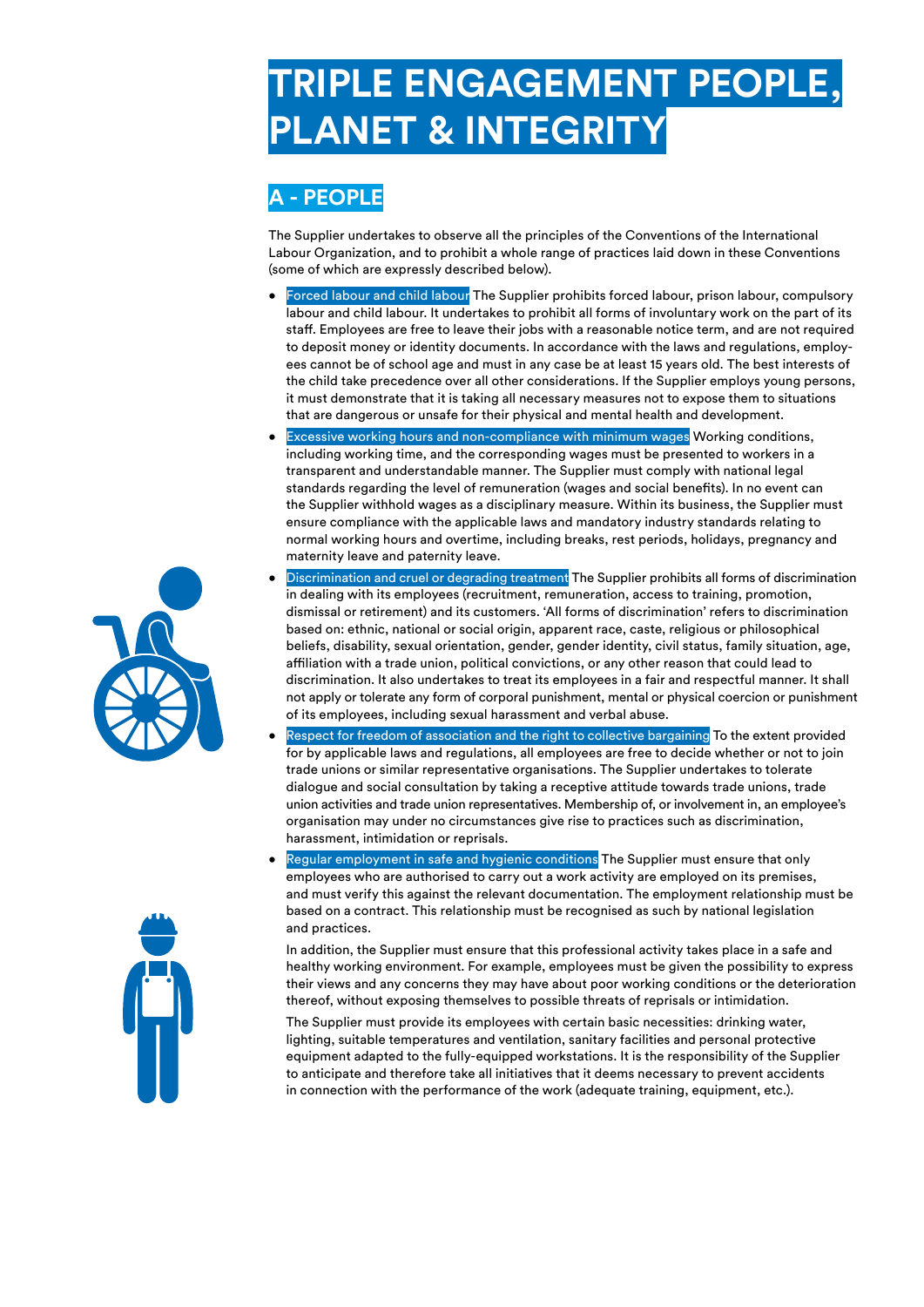



The Supplier must share and adhere to SNCB's commitment to a clean and safe environment. It must encourage initiatives to foster a preventive approach to environmental issues, heightened environmental responsibility and environmentally friendly technologies. It must comply with the recognised local and international legal environmental regulations.

SNCB is a member of the 'Railsponsible' initiative, which unites various railway operators and major companies from this sector at international level. The aim of this initiative is to improve the sustainability of the supply chain and the procurement process in the rail sector. This success of this objective depends on fruitful collaboration between railway companies such as SNCB and their suppliers, in other words, you!

Within the framework of its collaboration with SNCB, the Supplier must document and develop a relevant environmental management system in order to identify, control and limit significant environmental impacts and demonstrate the continuous improvement of its environmental performance. In this regard, the Supplier must ensure, for example, that it has the methods and means at its disposal to prevent and limit accidental discharges and the release of substances into the environment.

The Supplier must share the same environmental concerns as SNCB and demonstrate this by using natural resources responsibly and economically (e.g. water, energy sources, raw materials) and by minimising noise, waste and emissions to air, water and soil.

Negative environmental and climate impacts must be minimised or eliminated at source through practices such as making changes to production, maintenance and installation processes, replacement, conservation, material recycling and re-use.

Finally, in its interactions and negotiations with SNCB, the Supplier must not hesitate to propose alternative and sustainable solutions and to bring SNCB up-to-date with the latest developments in this area. However, these solutions must always comply with the contractual documents and specifications drawn up by SNCB, which set out SNCB's requirements.



### **C - INTEGRITY**

The Supplier undertakes to condemn and combat all forms of corruption, including extortion and bribery. In accordance with the legislation in force regarding public contracts, the concept of 'conflict of interest' is intended to cover any situation in which a member of staff involved in awarding or performing the contract, or any other person associated with SNCB, has a direct or indirect financial, economic or other personal interest which is likely to compromise their impartiality and independence in awarding or performing the contract. Such conflicts of interest, as described above, must be prohibited and shall under no circumstances be tolerated by SNCB.

The Supplier must also respect the confidentiality of data provided by SNCB in the context of commercial relations. In this respect, SNCB reserves the right to request the Supplier to sign a non-disclosure agreement before disseminating certain information and/or documents.

The Supplier must comply with the law, must not commit (fiscal) fraud and must specifically refrain from any form of distortion of competition, tax evasion and money laundering. It must also refrain from and prohibit any attempt to influence, corrupt, subordinate or extort SNCB's staff (Procurement and other staff) involved in the decision-making process or in the performance of contracts.

Finally, the Supplier must set up an internal system that makes it possible to lodge a complaint anonymously, as well as a report and management of the aforementioned points.